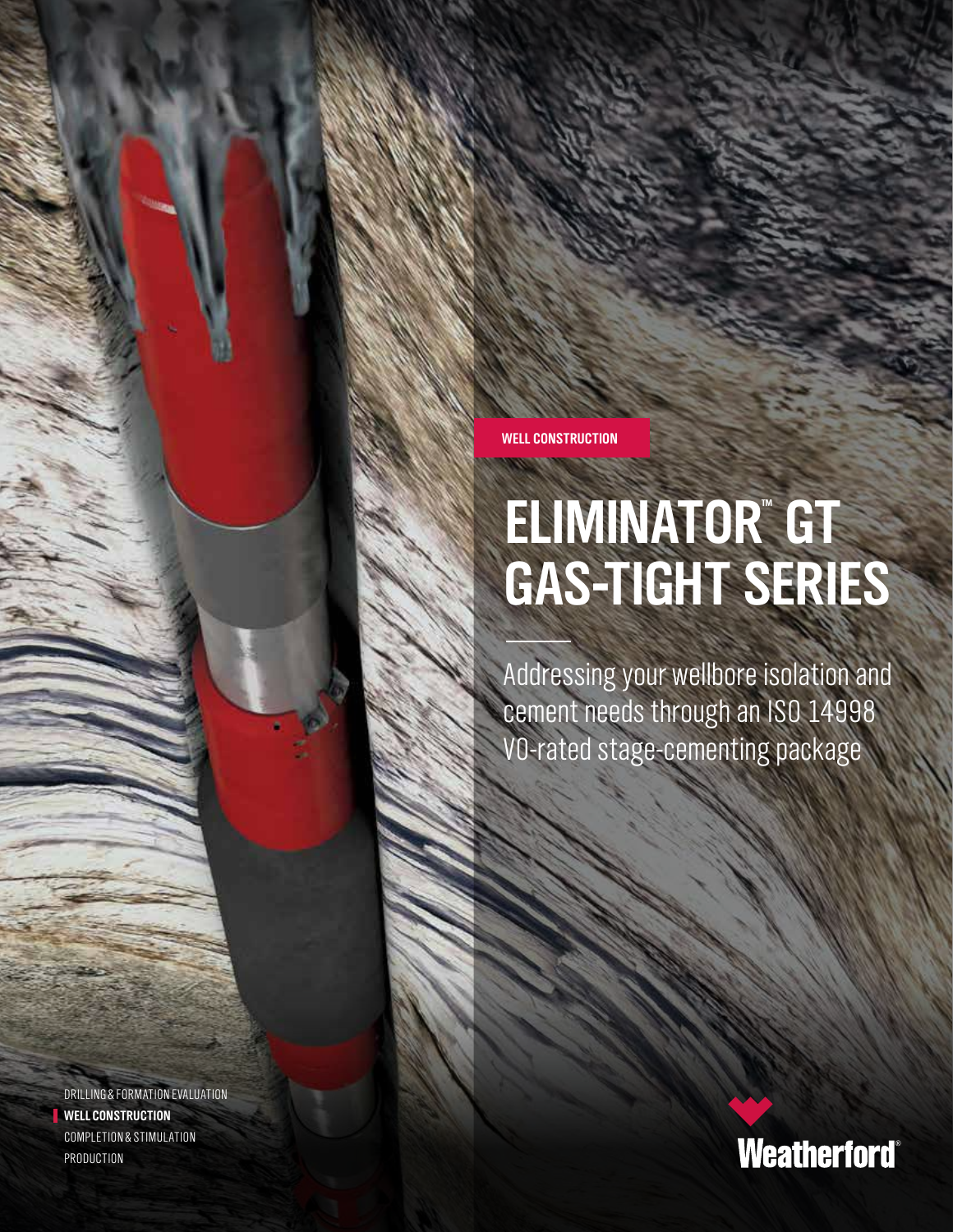# Set the stage for **ZERO GAS LEAKS**

**Our Eliminator™ GT gas-tight series isolates your wellbore with ISO-qualified gas-tight barriers.**

Gas migration can create permanent channels in cement, weaken the annular barrier, contribute to gas-flow problems and undermine well integrity. Especially when drilling in depleted zones and subsalt formations with narrow drilling margins, operators have a concern and a responsibility—to mitigate unwanted gas migration.

Whether government regulations or the conditions themselves call for reliable seals and proper isolation, our Eliminator GT gas-tight series is designed to eliminate gas migration. Comprised of components tested to ISO 14998 V0 criteria, the series offers you a complete stage-cementing package to preserve your casing and well integrity.

Compared to standard casing accessories that may negate the investment and purpose of premium-connection pipe, the Eliminator GT series has strength equal to casing and broader performance capabilities. Our series enables you to secure integrity of wells completed with premium casing, in challenging conditions—including sensitive formations, shallow gas wells, and deepwater wells—and even in wells with high fracturing pressures.

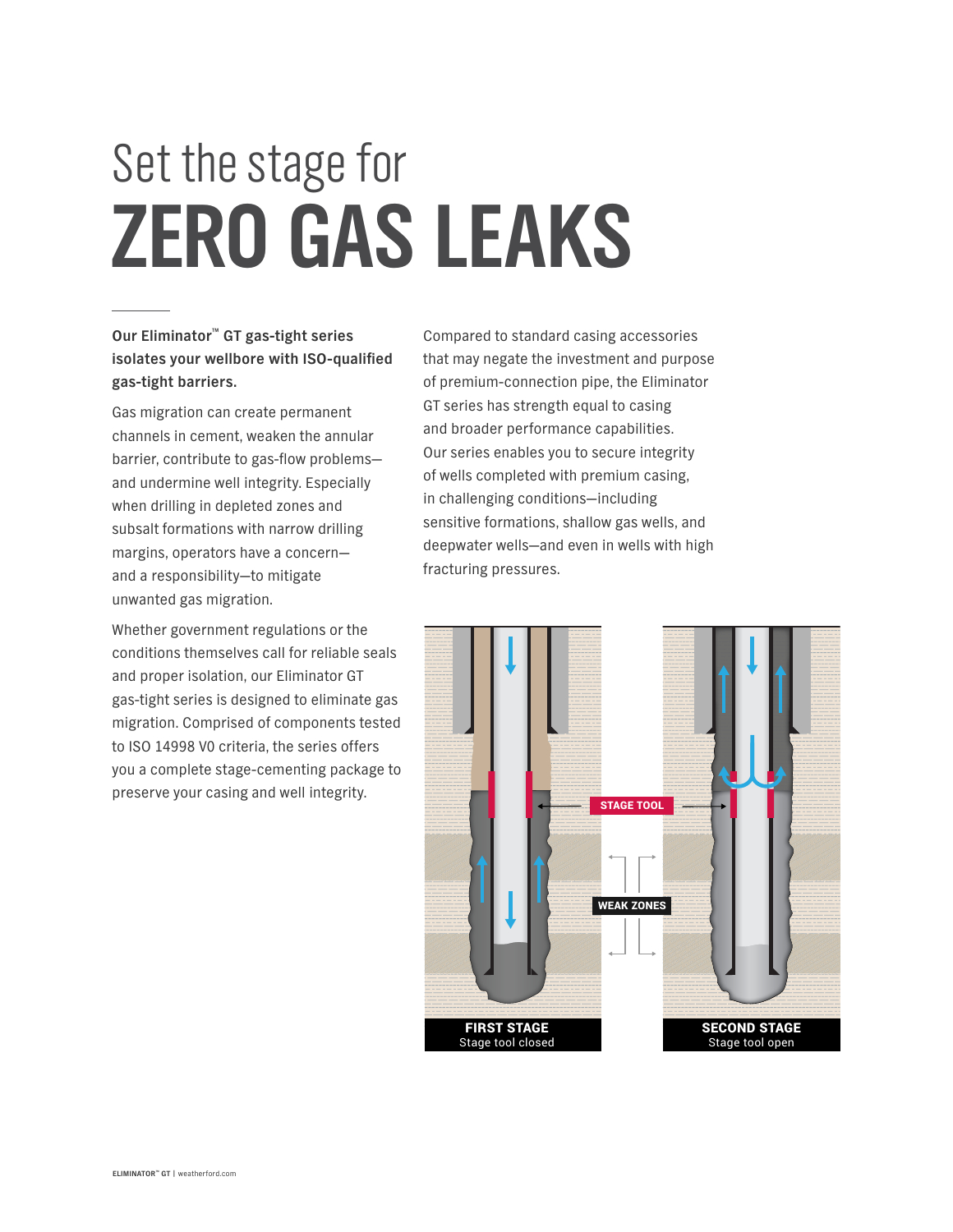# Our Eliminator™ GT series is stringently tested to **MEET YOUR STAGE-CEMENTING CHALLENGES:**





**The Impact of Gas Migration** Building well integrity requires creating an enduring structure with effective barriers against fluid and gas migration. In the event that gas migrates into or out of the well, the effect can range from a small amount of gas pressure at the wellhead to extreme consequences. The Eliminator series provides a long-term, gas-tight seal that reduces your risks and minimizes these negative effects:

- Nonproductive time
- Remediation costs
- Deferred production
- Total cost of failure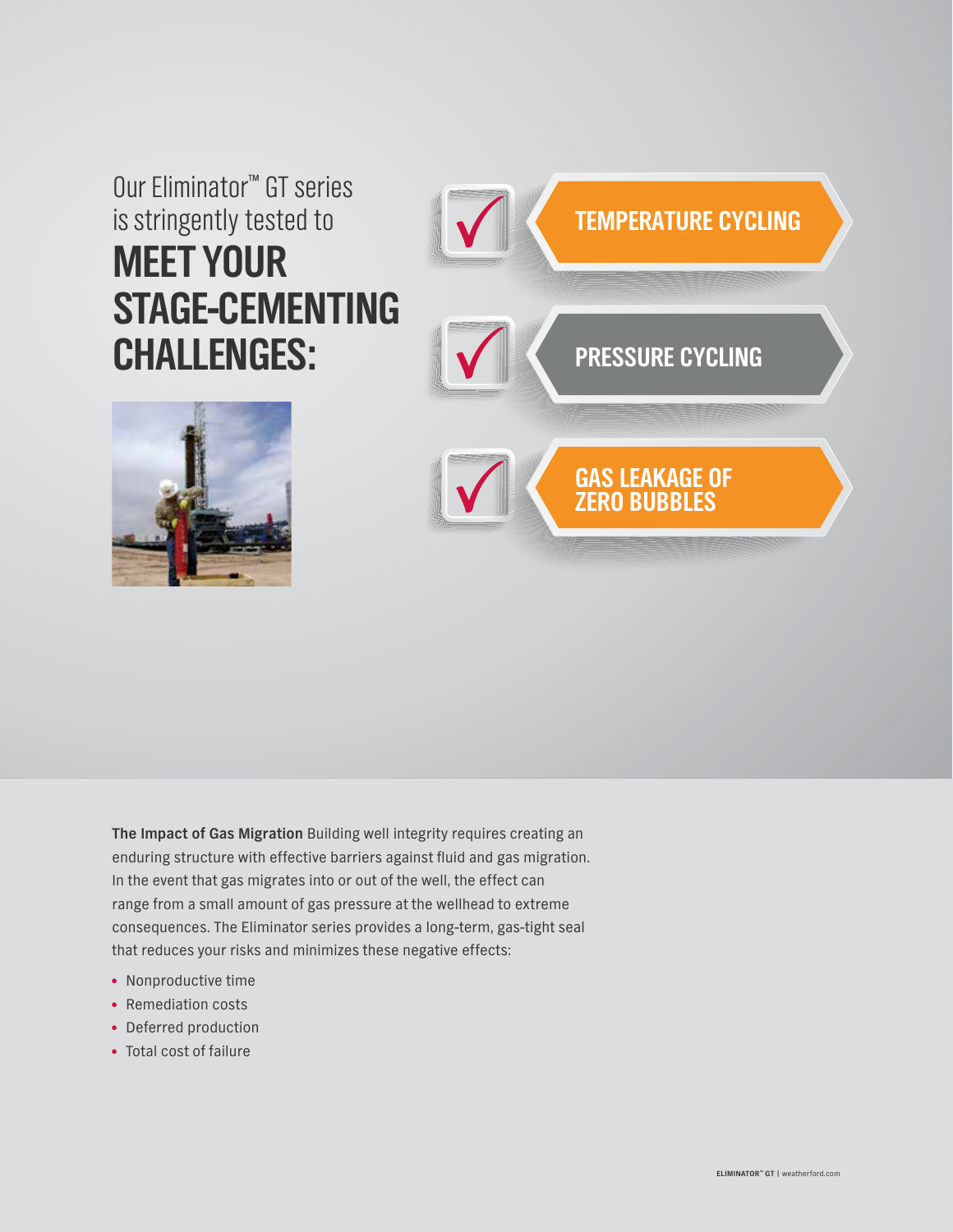# A complete series to eliminate gas migration and **ENHANCE WELL INTEGRITY**

Our Eliminator series of tools is part of a comprehensive stage-cementing portfolio. Tested to the latest industry standards, the series offers the components that you need to create an enduring barrier for long-term well integrity.

### **Eliminator™ GT Gas-Tight Series Mechanical Port Collar (Model 763)**

Requiring no drillout, our Eliminator port collar facilitates fullbore cementing when the first-stage cement cannot be lifted high enough to cover the hydrocarbon-bearing zone. After opening the cement port, you can close it off for a gas-tight seal that maintains casing integrity.

## BENEFITS

- Offers a proprietary gas-tight seal qualified to ISO 14998 V0 criteria and compatible for sour service
- Eliminates the need for rotation to locate or operate the tool
- Eliminates the need for drillout after completing the cement job
- Leaves the inside diameter (ID) clean of excess cement or other debris after closure
- Is deployed on either casing or liner



### **BULLDOG™ ACP® GT Gas-Tight Series Annulus Casing Packer**

Run as part of the casing string, our BULLDOG ACP packer is set inside casing or competent open holes to provide an annular seal. To ensure casing integrity, the BULLDOG dual valve system and valve body have been successfully gas tested to 10,000 psi (68.9 MPa) at 350°F (177°C). This gas-tight rating will provide internal and external isolation from unwanted gas production.

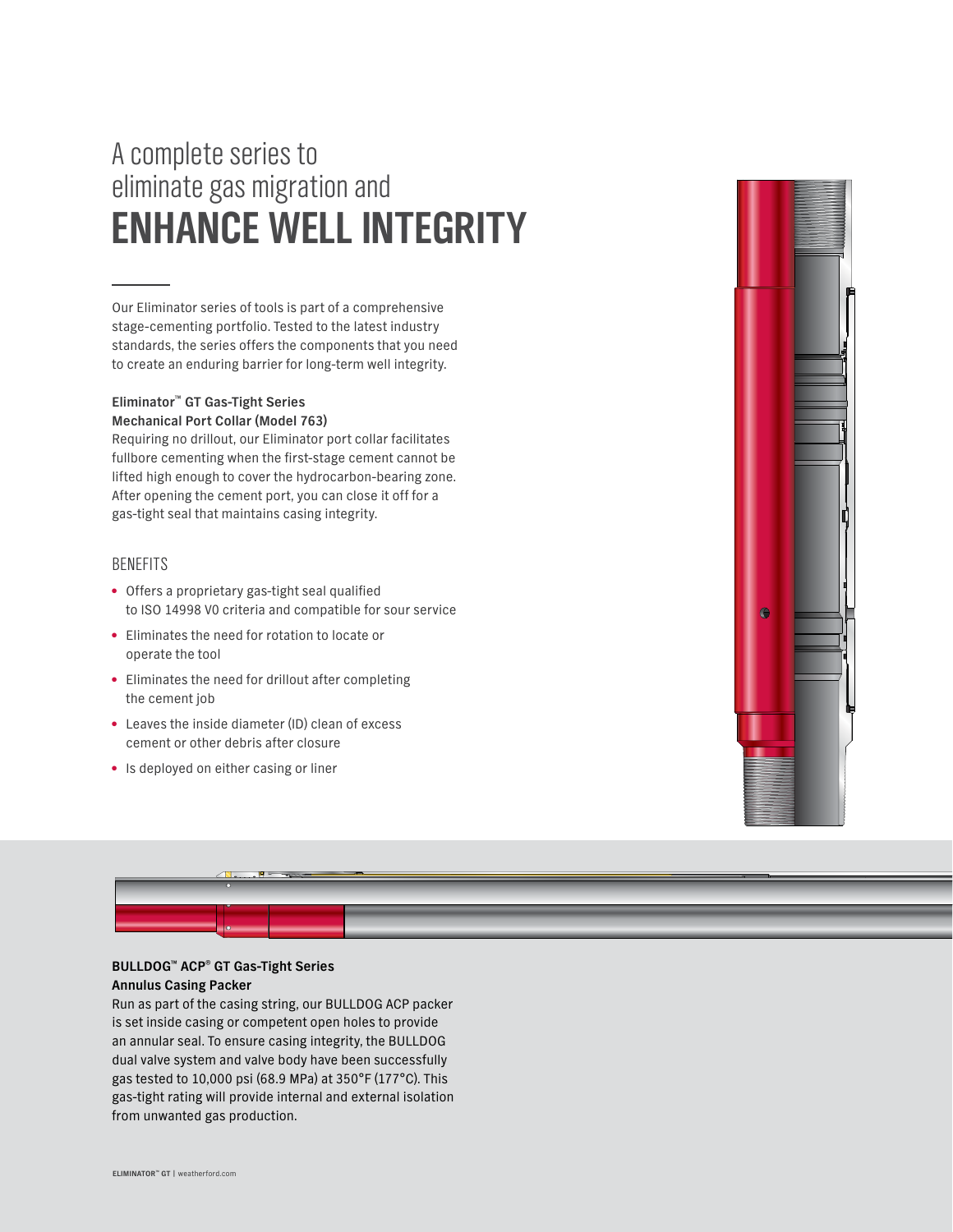

### **Eliminator™ GT Gas-Tight Series Stage Tool (Model 756)**

Our Eliminator stage tool featuring a hydraulically opened port system enables you to cement at any angle. You can place the tool anywhere in well deviations up to 90° to cement above the producing interval in horizontal and openhole completions.

### **BENFFITS**

- Offers proprietary seal cartridges qualified to ISO 14998 V0 criteria
- Withstands high pressures in subsequent completion and stimulation operations
- Opens without a free-falling open cone to enable operation in highly deviated or deep vertical wells
- Provides clear surface indications of opening and closing pressures to enhance operational safety and to enable planning mutiple hydraulic events
- Integrates with the BULLDOG ACP packer for selective formation cementing
- Works with the ZoneSelect® MultiShift and SingleShot sliding sleeves, toe sleeves, debris subs, and packers to enable cementing casing sections above the open hole
- Accelerates drillout using antirotational features, polycrystalline-diamond-compact (PDC)-drillable materials, and no opening cone
- Uses field-adjustable shear pins to enable choosing opening pressures for specific well requirements



## BENEFITS

- Delivers reliable inflation using a top-mounted locking opening valve
- Protects the formation from invading cement and the cement from invading fluids
- Prevents fluid or gas migration and squeeze cementing
- Isolates lost-circulation zones during cementing (or frac jobs) and lower zones during stage cementing
- Opening valve functions at applied casing pressures in excess of 4,500 psi (31.0 MPa).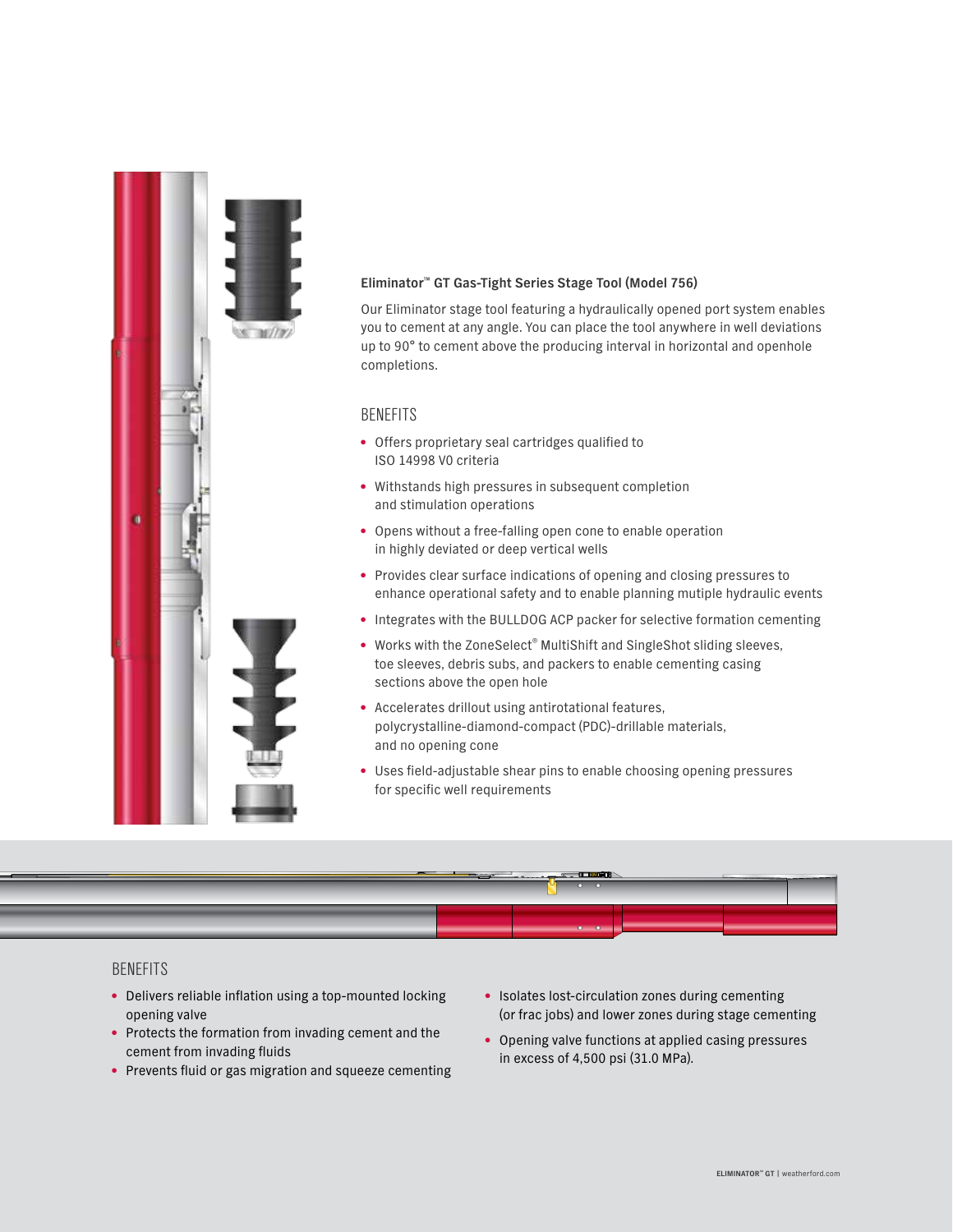# Your trusted supplier for **RELIABLE RESULTS**

With Weatherford, you have access to well-known professional services. We strive to deliver the most reliable, cost-efficient products and the highest quality services. We maintain a leadership position in the cementing tools market through standardized manufacturing and testing requirements. We have also developed comprehensive fieldinstallation procedures, along with technical and training competency standards, which are critical to achieve operational success.

# A global provider of **WELL CONSTRUCTION ANSWERS**

The integrity of your well and the ultimate return on your investment depend on quality well construction and cementation. Weatherford is a single-source provider for all of your multistage cementing tool needs. Drawing from a comprehensive portfolio, we combine complementary products to create a complete cementing solution—including float equipment, cementing heads, wiper plugs, centralizers, and stop collars. Our extensive worldwide footprint and our local manufacturing capabilities enable us to provide these offerings where and when you need them.

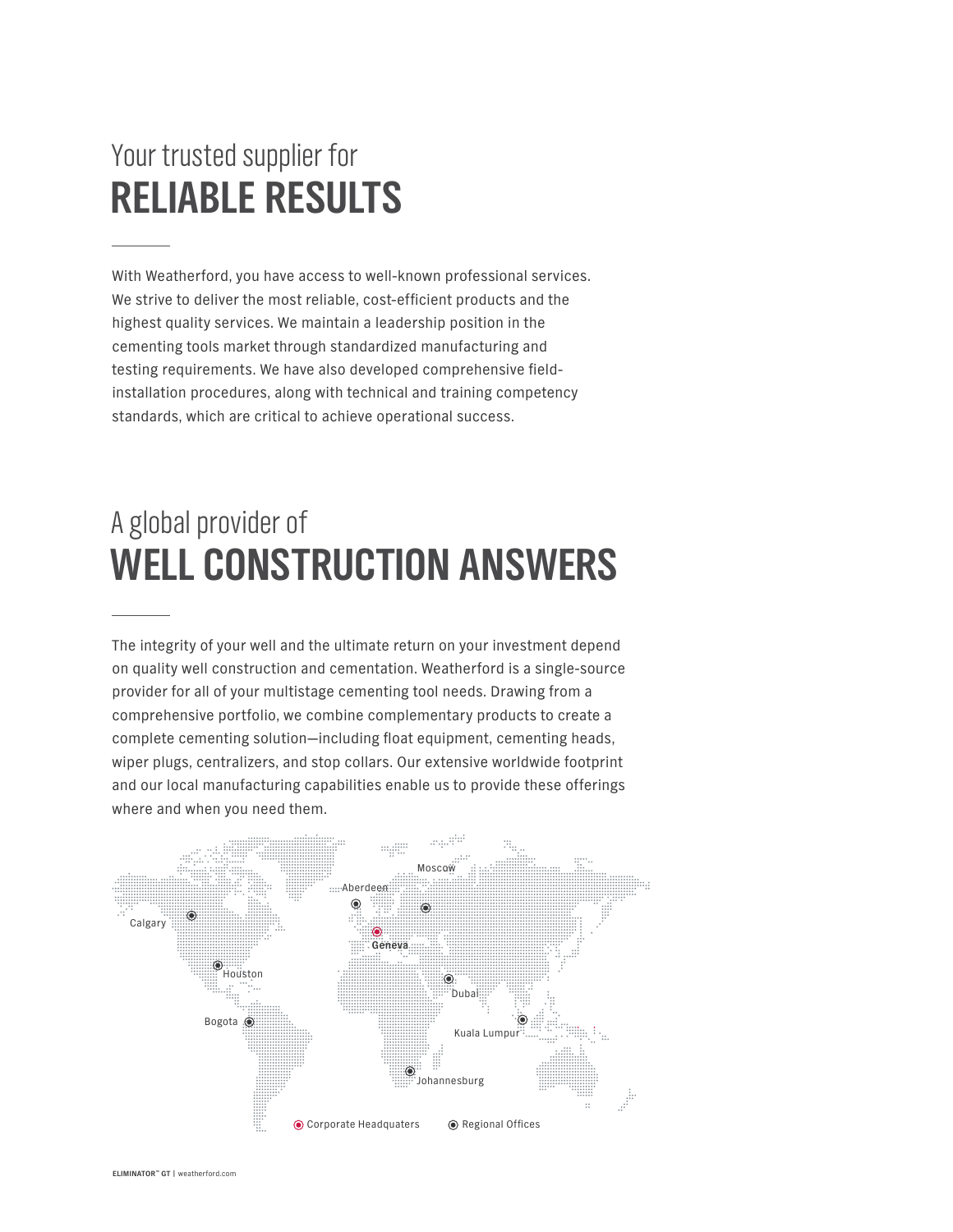# **THERE'S MORE TO WELL INTEGRITY THAN JUST CEMENT**

Cement is an initial protective barrier that helps establish zonal isolation and well integrity. Proper casing and liner placement increase the effectiveness of this cement barrier. Your liner-hanger system is the next barrier that protects the wellbore. By selecting the optimal liner system and stage cementing tools for downhole conditions, you can enhance life-of-well integrity.

**Identify drilling challenges** and objectives in deepwater, shale, HPHT, and conventional applications.

**Design out risk** while lowering well construction costs and extending productive life.

**Select reliable products and services** that meet design requirements.



# Casing installation

Reach total depth safely and efficiently

- $\cdot$  Float equipment
- $\cdot$  Surge reduction systems
- $\cdot$  Torque-and-drag reduction
- $\cdot$  Liner hanger system



## Integrity confirmation

Measure cement bond quality

- $\cdot$  Cement-bond-logging tools
- $\cdot$  Liner-top packers



- x Centralizers
- x Placement software services

Casing centralization

Increase stand-off, prevent differential sticking, and eliminate channeling

> **WELL INTEGRITY**



Prevent fluid migration and reduce well construction costs

 $\cdot$  Swellable packers



Ensure effective cement slurry displacement

- $\cdot$  Wiper plugs and darts
- x Plug locator system
- $\cdot$  Cement heads